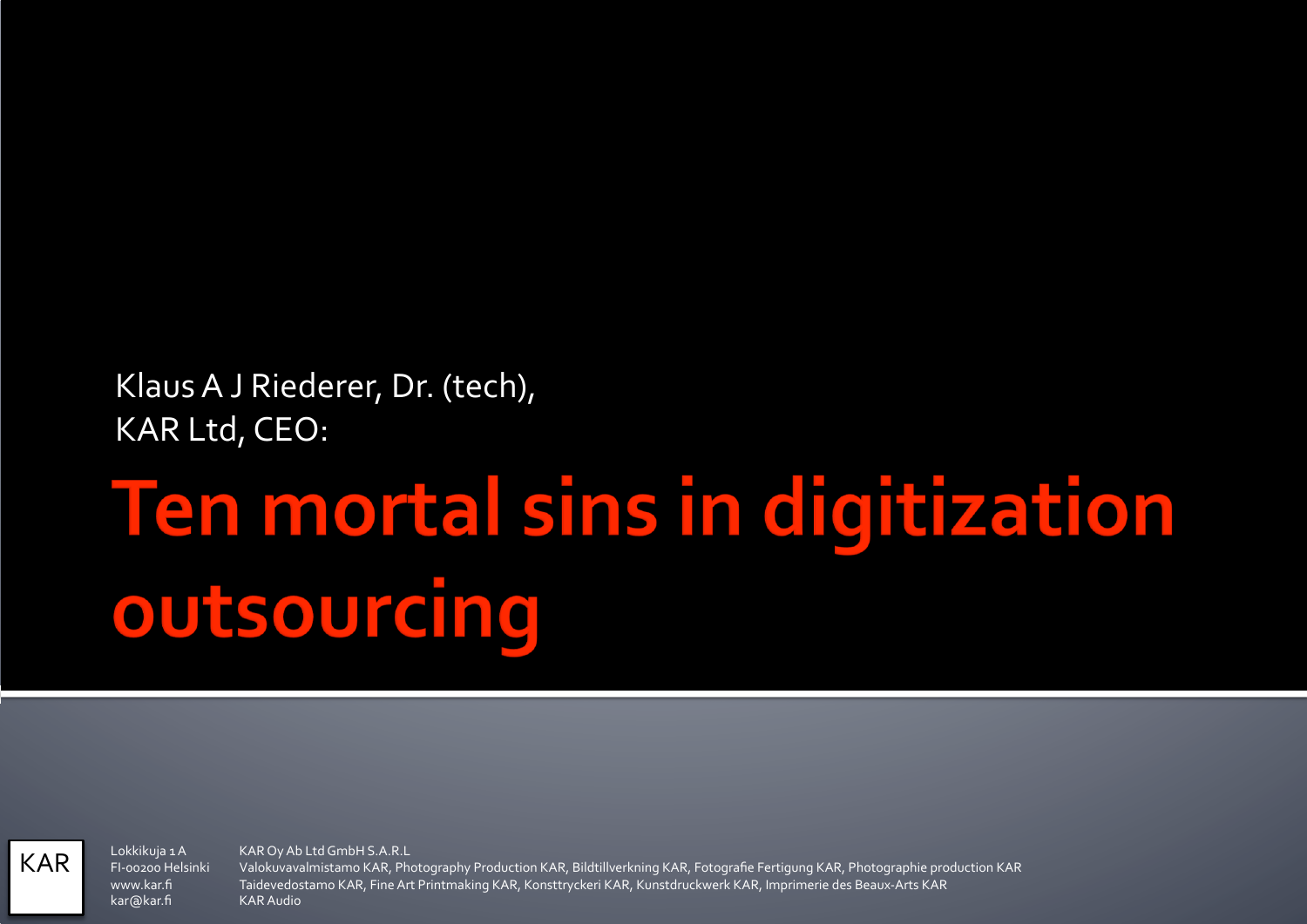### o. Lets make a poll!

• Please answer truthfully by raising your hands:

1. Who has googled Klaus A J Riederer / KAR Ltd me before this presentation?

KAR

- 2. Who is old fashioned, i.e., traditional?
- 3. Who is not old fashioned, i.e., liberal?
- 4. Who is a project manager?
- 5. Who believes in God/gods?
- 6. Who believes in law and order; loves the acquisition law?
- 7. Who believes in Google?
- 8. Who trusts also other people than themselves?
- 9. Who only trusts her/himself?
- 10. Who is tired?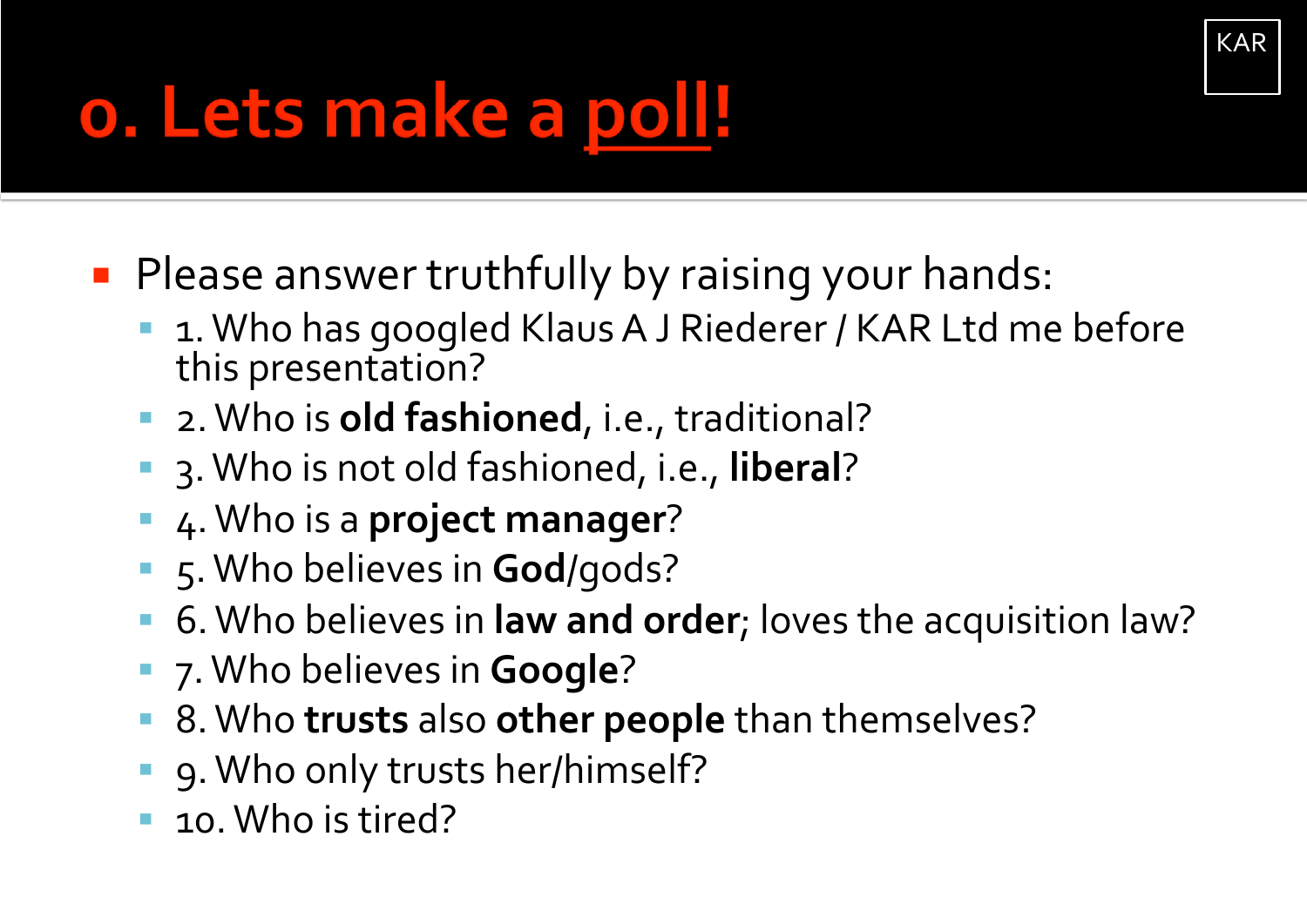### 1. I am the expert!

#### I am always correct!  $\overline{\phantom{a}}$

Because I look and act like an expert & that what it says on my business card!

**KAR** 

- Because I, the customer, am paying for the bills!
- Because I, the provider, have done these things for +20 years..!
- So, we need no other experts telling us how to do your business!
- Forget the "I", instead:  $we = the project$ . What is best for the project?
	- Don't look into your own belly button, but to the common good for the project
	- Are you willing to learn new things: can I be taught?
	- Are you willing to put the whole knowledge in the house for use?
	- Why to outsource, if you can everything yourself already?
- Do you want to be right, get the job done or get the job done & learn new things?

### My benefit is your benefit and your benefit is my benefit!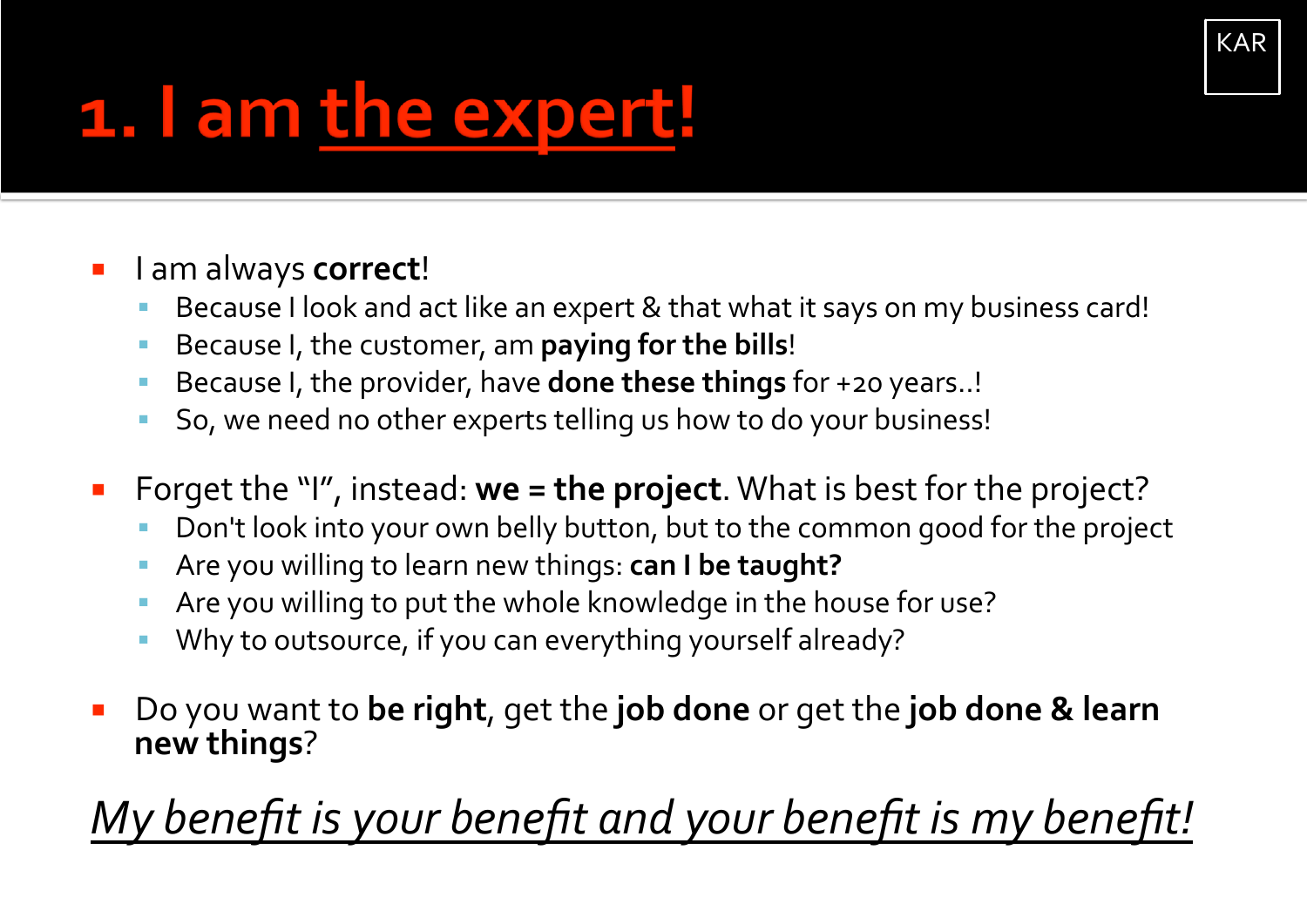## 2. I have no responsibility!

- I could not care less, because:  $\mathcal{L}_{\mathcal{A}}$ 
	- I, the customer, am paying for the bills
	- No, it's the entrepreneur (= service provider) who takes all the risks that is why she/he gets all the money. No risk no money..

KAR

- The boss takes all risks; I am (hmm.. or was) just working here
- The ministry / government / EU gave us too little money and no resources and too late: nobody could have done things better
- Every one carries responsibility, at least for own work or no good end result:  $\mathcal{L}_{\rm{max}}$ 
	- No money for the service provider
	- No success for the customer no support in the future for the institution
- Who carries the biggest responsibility of the project?  $\mathcal{L}_{\mathcal{A}}$ 
	- If everything goes haywire: a contract is made between two parties:
		- who pays the legal costs?
		- what righteousness is given in the court of law? Morals, ethics.. are casted away
		- to be right or to be right?

### <u>The one who pays the bills carries the greatest responsibility!</u>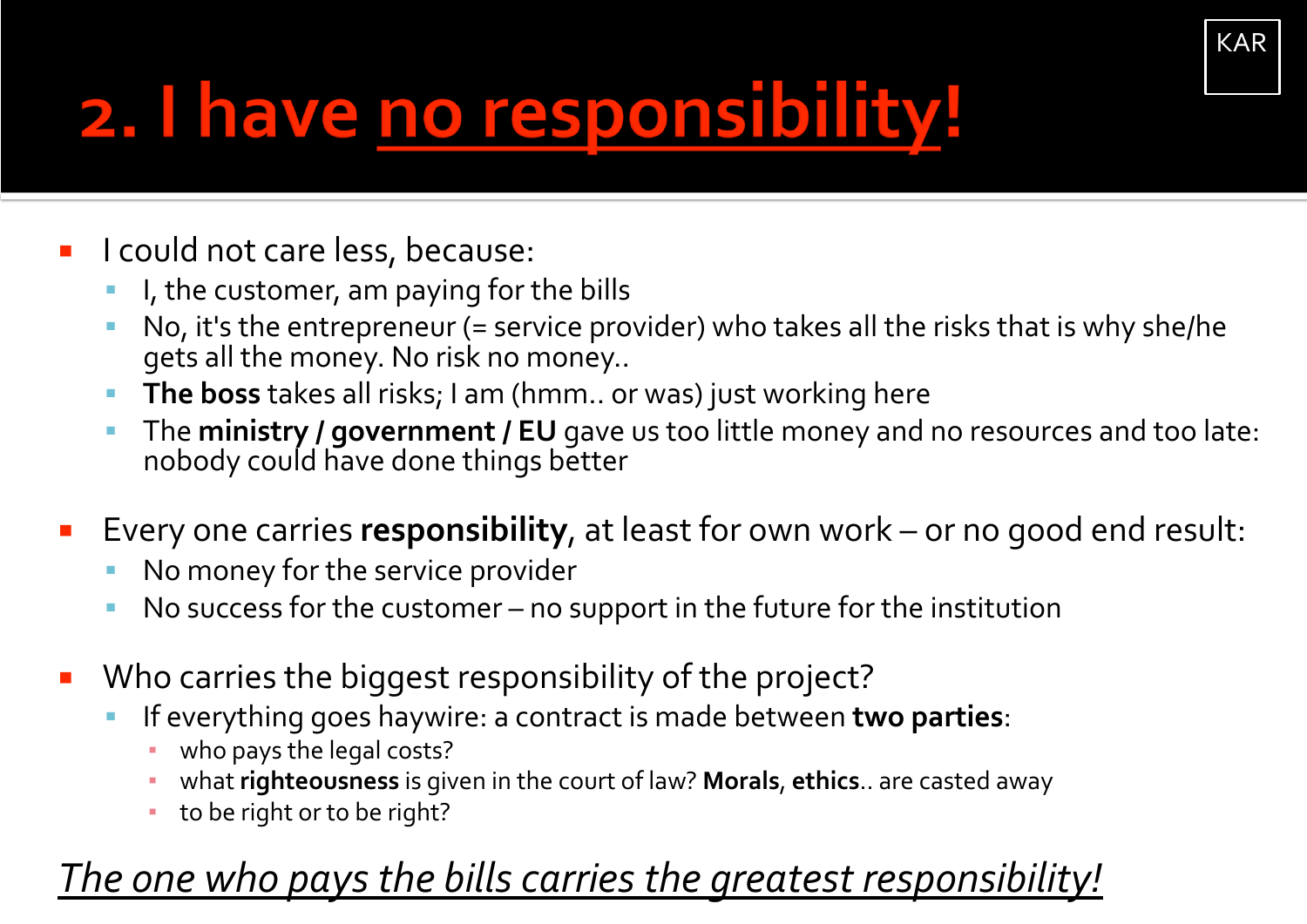## 3. Always outsource!

- Planning is getting things half done:
	- What?
	- Why?
	- $\blacksquare$  How?
- Finding a balance may not be easy, or it may: every case is different

**KAR** 

- It is much easier to get the money if we will / will not do the digitization work ourselves?
- We do not have the people, equipment, knowledge?
- It will be cheaper / more expensive to outsource, but we do not have the **time**?

### What is your main "line of business"?!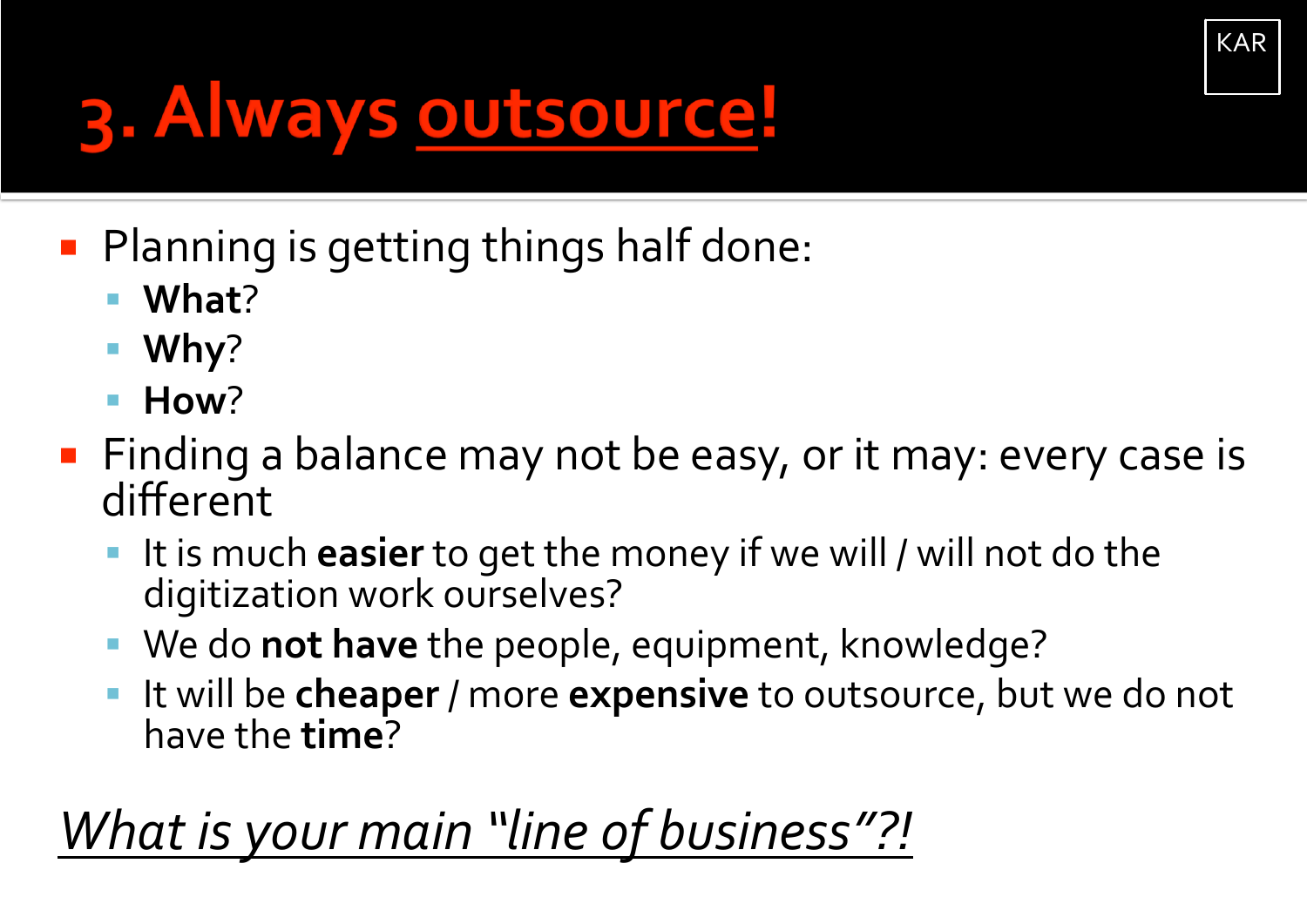## 4. Always call for tenders!

- Making public price contest will bring the best price-quality relation?  $\mathcal{L}_{\mathcal{A}}$
- Making the call for tenders is just copy-paste from previous document?  $\mathcal{L}_{\mathcal{A}}$
- We tender because of the **acquisition law**. Although, guess which provider  $\blacksquare$ we will use (again)?

KAR

- National limit in obligatory tender making? (Finland: 30 k€ VAT o % maximum bid price, goods & services)
- EU limit in obligatory tender making? (Finland: 130 (central government), 200 (others) or 400 (special sector)  $k \in VAT$  o % maximum bid price, goods & services)
- Market courts are getting filled because of ambiguous invitation for  $\mathcal{L}_{\mathcal{A}}$ tenders, dissatisfied outcomes of purchase decisions, etc.
- Always consider the project as a whole: do not take things for granted!

### Pacta sunt servanda!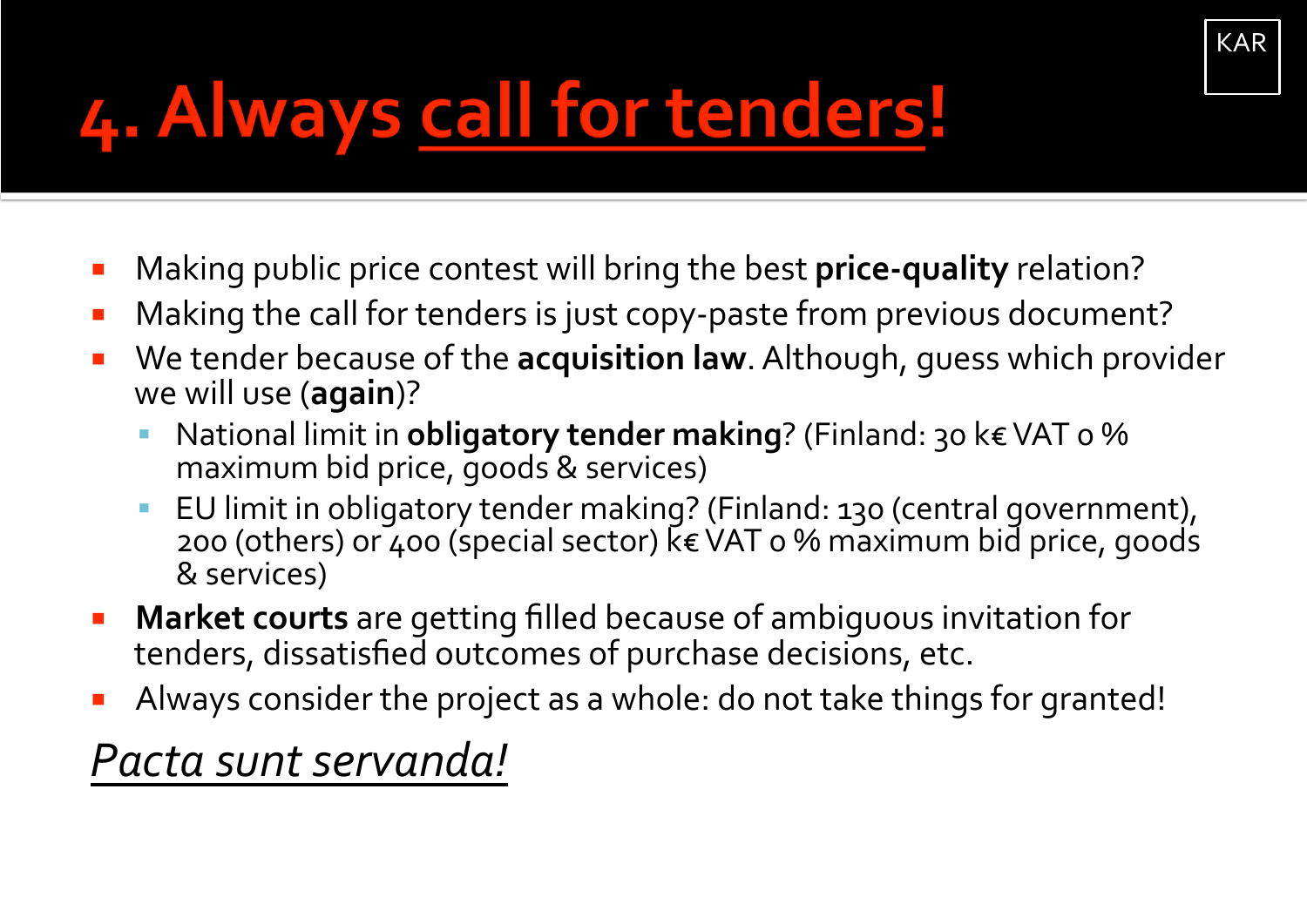### 5. Quality is everything, price (per se) is nothing!

KAR

- Price can always be calculated, but how do you measure quality?  $\mathcal{L}_{\mathcal{A}}$ 
	- The more pixels (ppi) the better?  $\mathcal{L}_{\mathcal{A}}$
	- In absolute terms you cannot measure quality: so, quality is nothing.
	- What is QC, Quality control? Who controls the quality, who is the expert?  $\overline{\phantom{a}}$
- Less time is more quality?!  $\mathcal{L}_{\mathcal{A}}$ 
	- We are in a hurry: all budget money must be consumed this year, or nothing will be got next vear!
- Old wisdom: time | quality | money: you can only pick 2 at a time!  $\mathcal{L}_{\mathcal{A}}$ 
	- Quality is time and money?  $\mathcal{L}_{\mathcal{A}}$
	- Time is money?  $\mathcal{L}_{\mathcal{A}}$ 
		- Quality = Time x Money || Time = Money
		- Quality = Money<sup> $\wedge$ 2</sup>
	- Money is the root of all problems?
		- Quality = Money^2 || Money = sqrt(Problems)
		- $Quality = (sqrt(Problems))$ <sup>2</sup>
		- <u> Quality</u> = Problems
- The most cost-efficient price will win, IFF the supplier has name in the field

#### Price is everything, and quality itself is no more: "adequate" quality will do!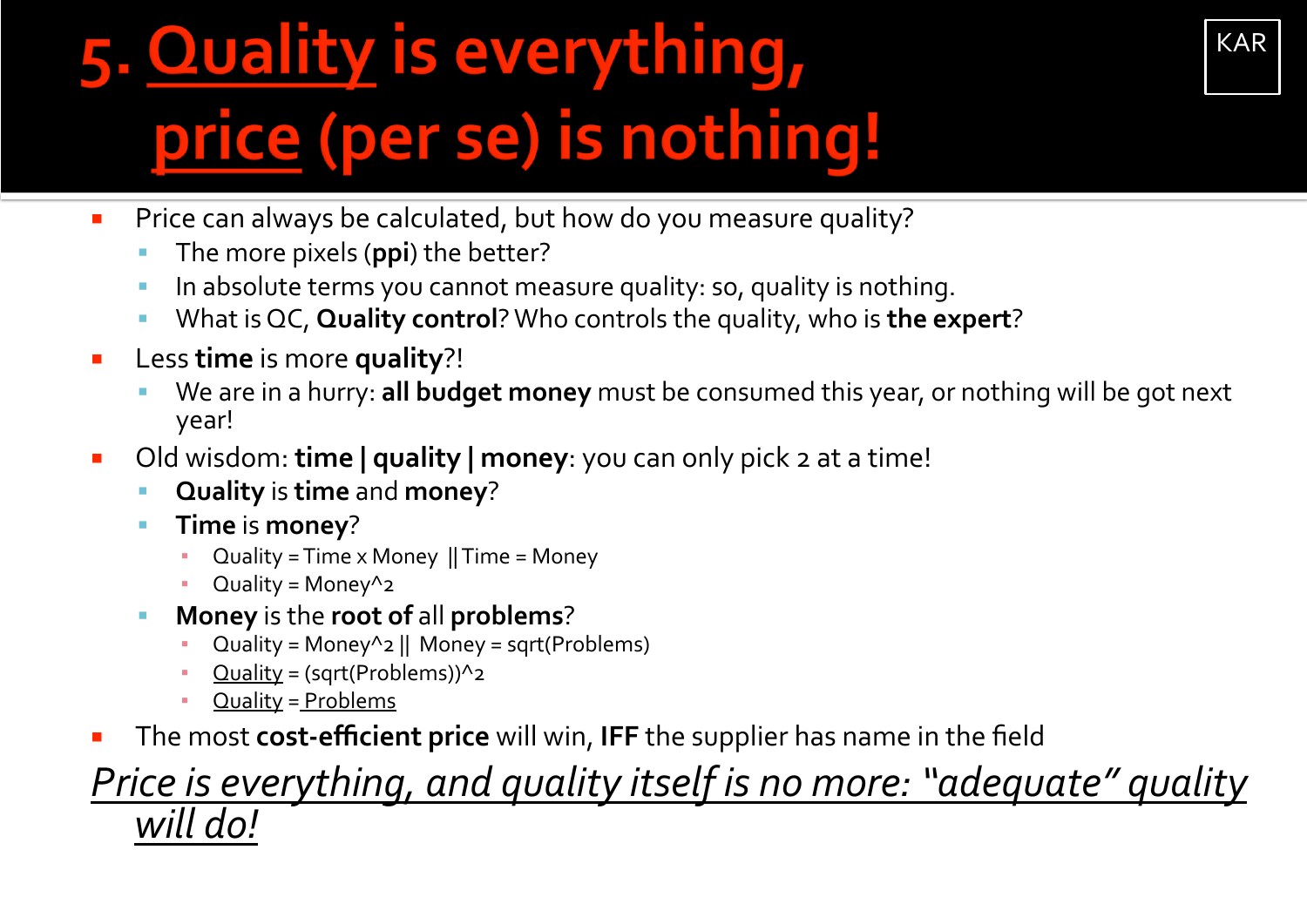## 6. References are everything!

They have done these things before, so they most know what they are doing?

KAR

- The best sign of quality is experience?
- Big (company) is always good?  $\mathcal{L}_{\mathcal{A}}$ 
	- Big = security (although there is only one person in control..)?
	- Big = speed, fast delivery (although the customer's work flow is not able to..)?
	- High speed =  $quality$  (although our/their QC etc. is slow..)?
- The biggest provider with most experience shall win the case?!  $\mathcal{L}_{\mathcal{A}}$
- What do references as such tell you:  $\mathcal{L}_{\mathcal{A}}$ 
	- Boasting always stinks, except in CV: are we always 100 % truthful?
	- How many customers actually verify the references in order to see how successful the work has been done?
	- One party says the project ended well, according to the other party the end result was horrible: who is **correct**?
	- Can you really compare one project with another?
- How to **evaluate** the success of a project?  $\mathcal{C}^{\mathcal{A}}$

You need to have references but they do not count as anything!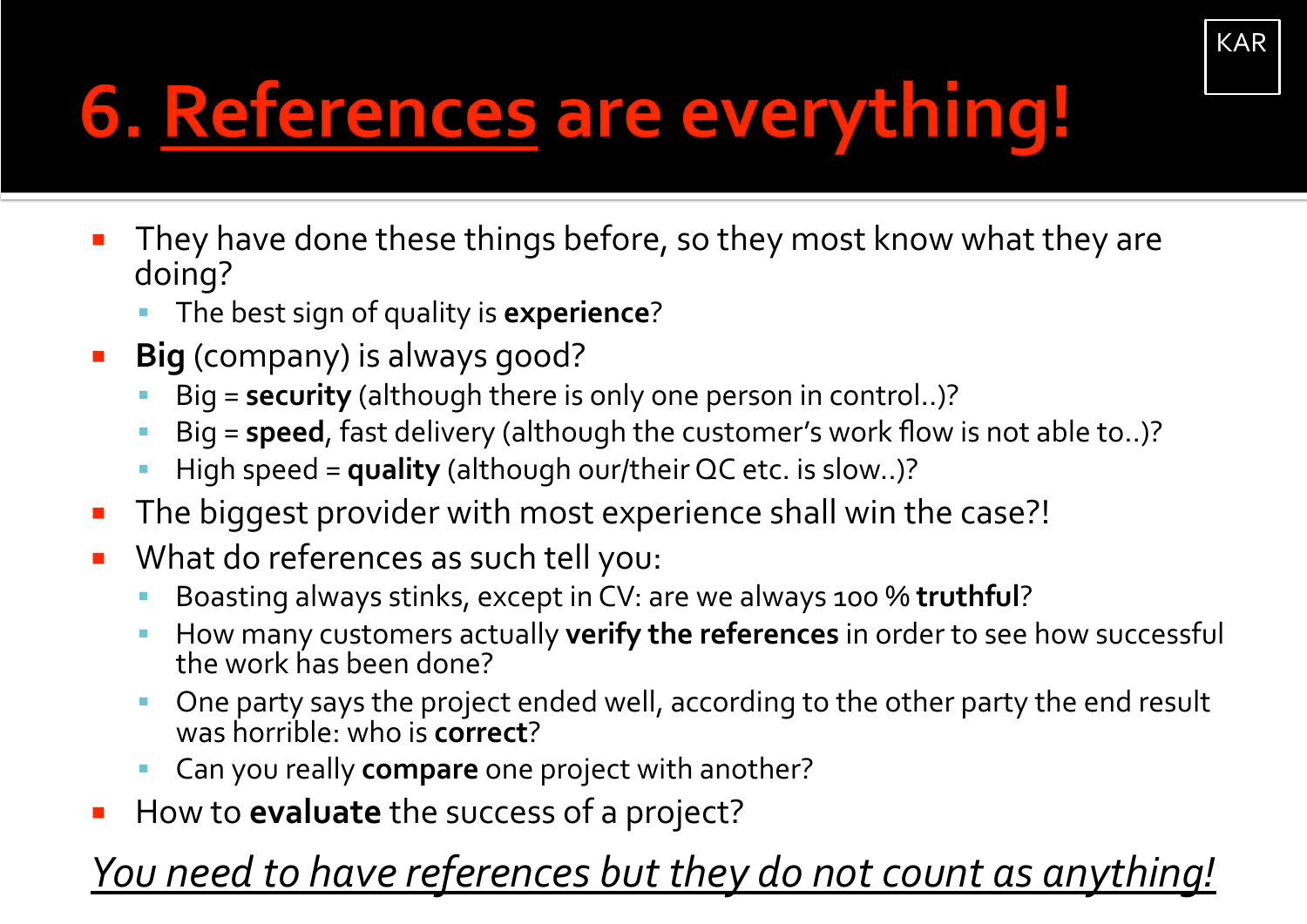## 7. Complying is a must!

- We, the customer, stipulate the terms and you, the provider, must yield!  $\mathcal{L}_{\mathcal{A}}$ 
	- No explanations are needed why we want to have the originals scanned at 300 ppi @ Ao size, saved nothing but in 75/100 -level JPGs!

**KAR** 

- (Even according to the acquisition law:) the requirements for the supplier can be set arbitrary (high) and not clearly told a priori, but the customer has no (minimum) requirements for knowledge/understanding
	- There is nothing wrong in our call for offers; it is not ambiguous!
	- Provider, do you want to win the bidding or to be right, teach us you.. wise guy?
	- We cannot accept your bid, it is open to interpretation whether or not our demands are met!
- How many uses an **outside consultant** (except an **attorney**?) while making the call for tenders?
	- Hmm.. who is the expert, who is always right?
	- If you, the customer, made a bad contract: too bad, not only the provider but also you must honor the contract!

### Common sense is more precious than a good expert that will never be hired!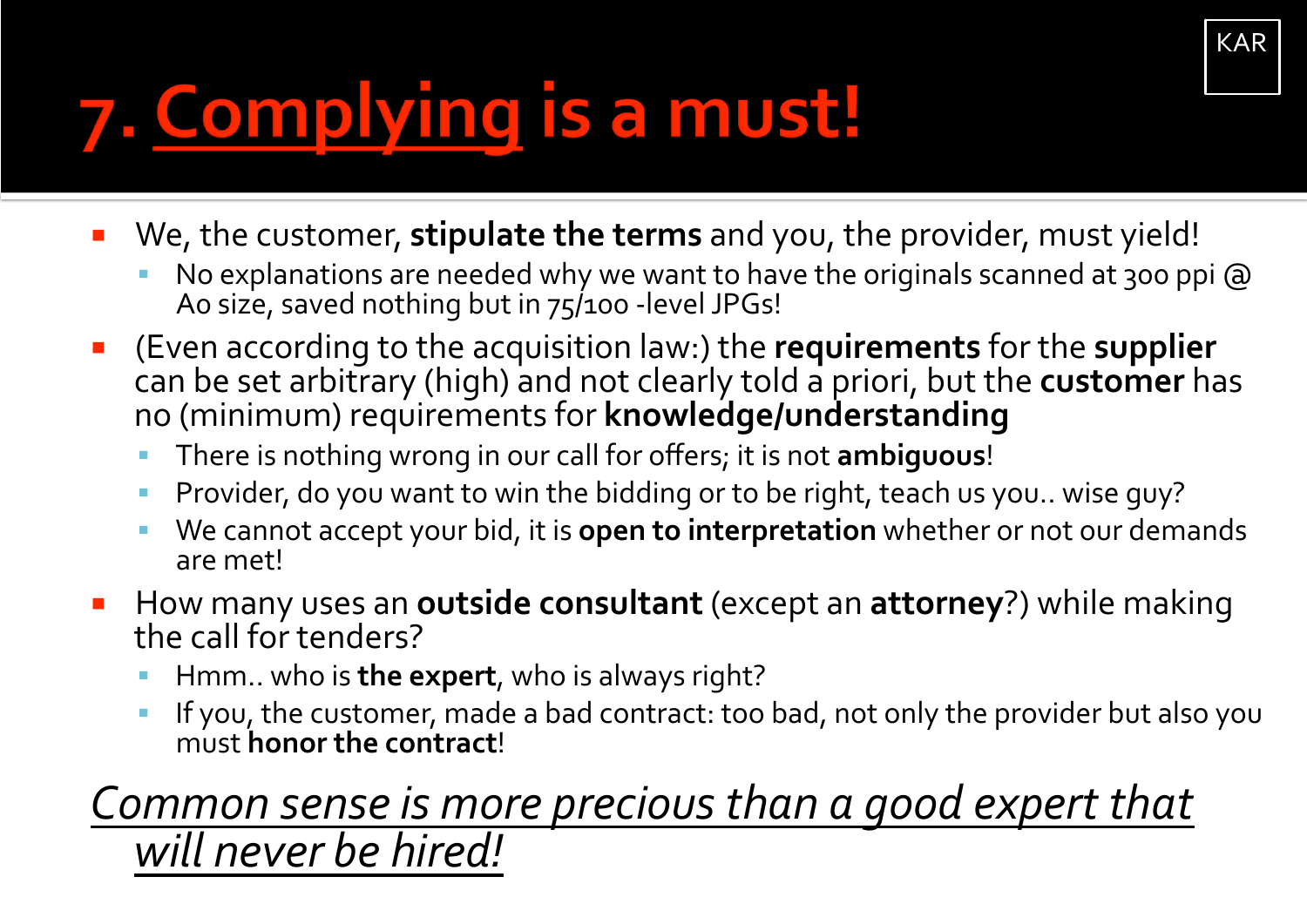## 8. Originals must be insured!

■ Our company has liability insurance of 1 M€, so your goods are insured for 1 Million euro, right?!

KAR

- Which type of insurance do we need, what does it cover?
- How to calculate the value of a unique, irreplaceable original that could be destroyed beyond repair in a fire/flood etc.?
- How much does the insurance cost?
- Because we are insured: **Contract** 
	- All our risks are covered and we can sleep your nights quietly
	- We do not need to care about the logistics, work flows..:
		- the vehicle, transportation boxes?
		- amount of objects transported at once, weather, time?
		- by the way, do we really need these cotton gloves?

o you rather believe in false truths than just do your best?!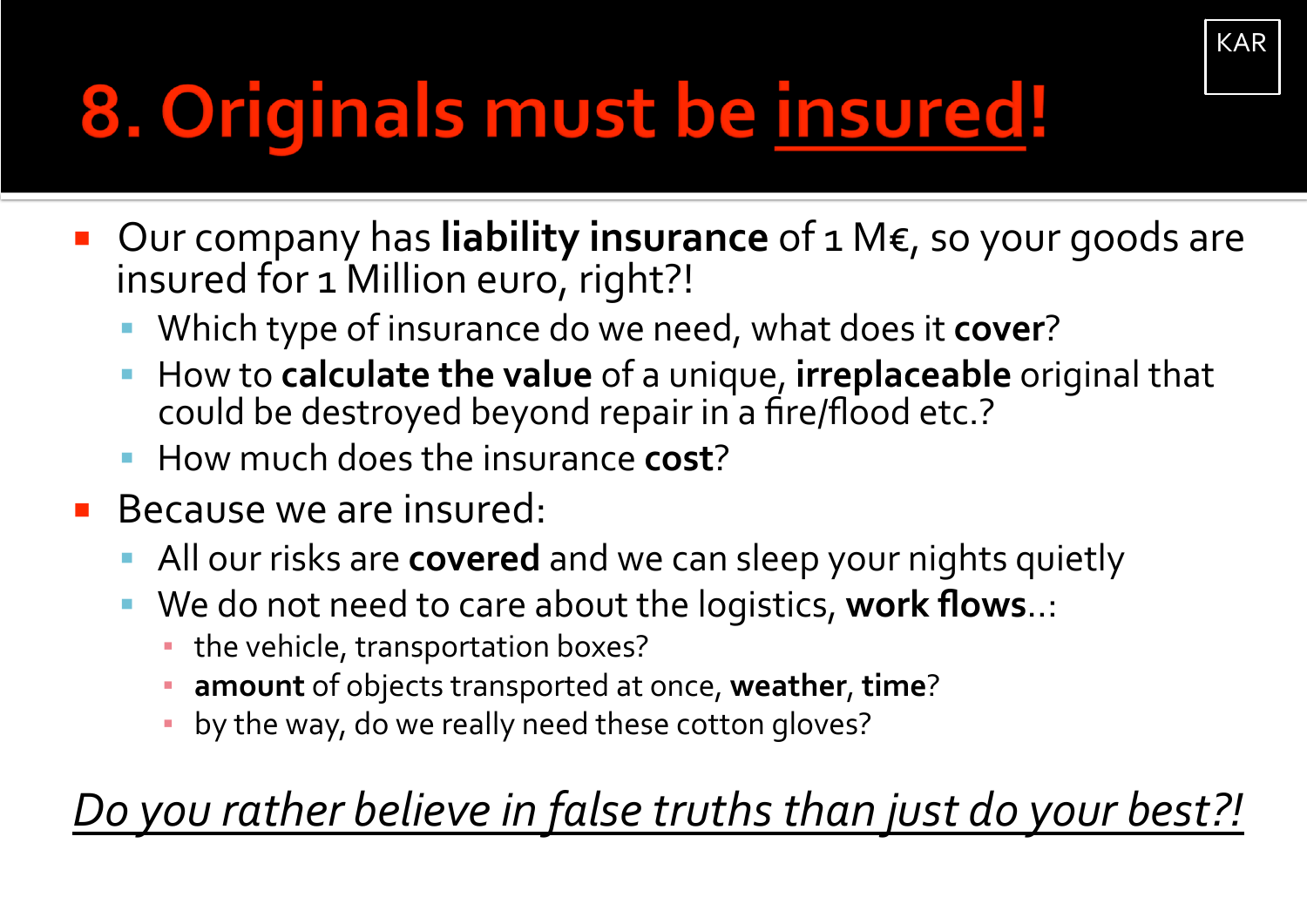### 9. Trust no-one but reference scans!

- Before the contract is signed, the supplier must make acceptable reference  $\overline{\phantom{a}}$ scans, which makes everything ok?
	- We, the customer, choose the most demanding examples, and..
	- How is the **QC done** and who does it?
		- by visual inspection from the scanned image files?
		- making prints (how?!) of the scanned files and comparing them to the originals?
		- Aiming at: the black may not be black and white not white (e.g., 10-240, instead of 0-254 intensity)
- How is the quality defined by absolute, objective, terms?
	- Should we not use clear (trivial?) descriptors: no artifacts caused by the scanning equipment/process etc.?
	- Could we not use objective measures, e.g., test scan targets, such as UTT?
- Well, the reference scanning.. we kind of went astray with it, but at least:  $\mathcal{L}_{\mathcal{A}}$ 
	- We do have a signed contract with dozens of legal attachments and
	- We are the customer, so we are always right!
	- When a line becomes something more than a line: http://www.digiwiki.fi/fi/index.php?title=KAR\_Oy:n\_ensimm%C3%A4inen\_massadigitointihanke\_ %282010%29

### Trust between the customer and the supplier is everything!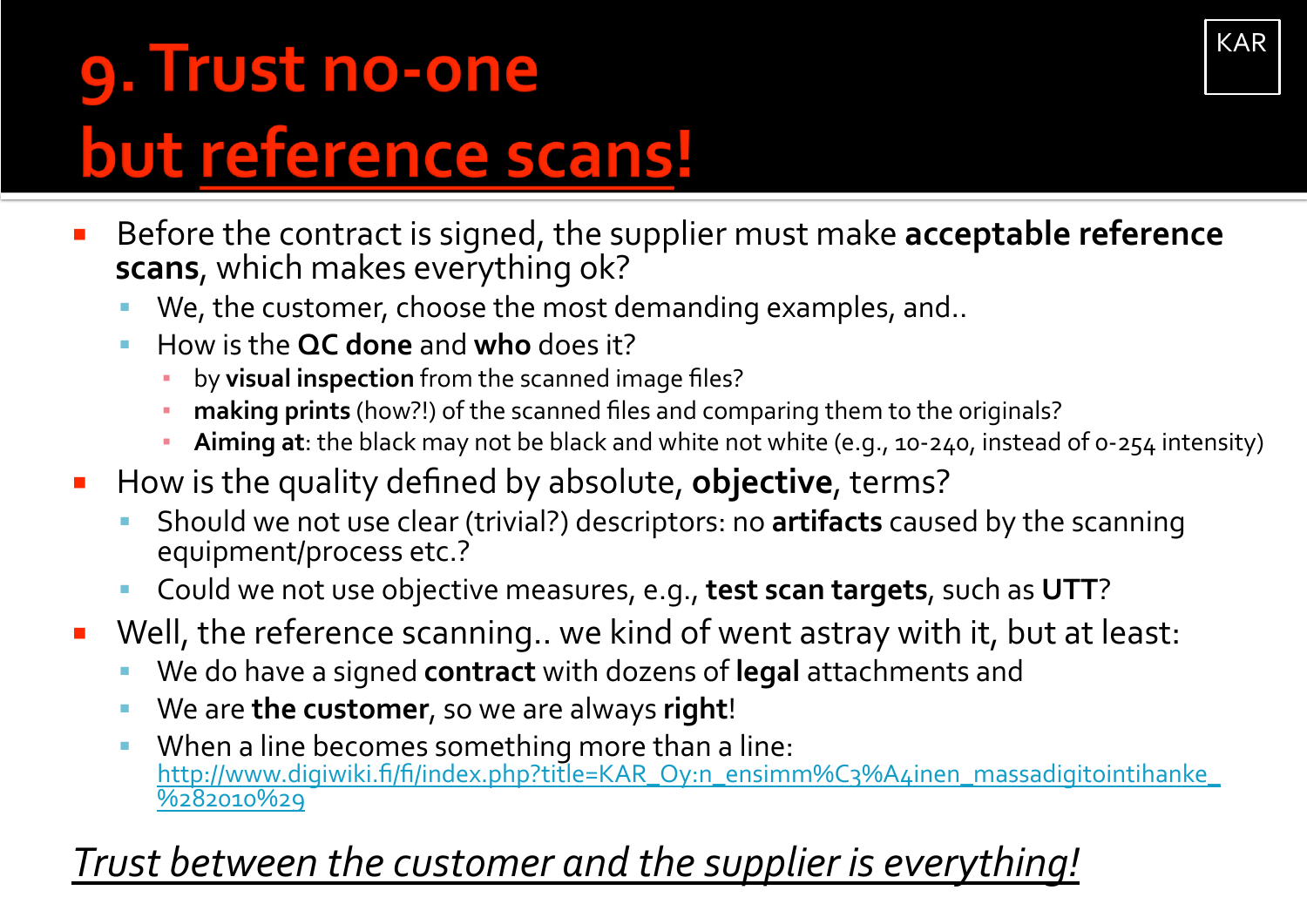### 10. It was not my fault!

#### Shit happens, but never to me!

It was not our fault that the ministry / government / EU gave us the money at the last moment thus making the project timetable impossible!

**KAR** 

- Who will take the fall: it was the guy, who does no more work at us / for us
- "The one who made the mistake should also fix it!" (Pekka Herlin, a  $\mathcal{L}_{\mathcal{A}}$ famous Finnish businessman)
- Every project is unique, of which nothing can be learned for the future?!  $\mathcal{L}_{\mathcal{A}}$ 
	- If the next project will be done with new personnel, how can we learn from the previous project, both from the success and failure?
	- How to fight against humility, shame and fear (of loosing work, name/ reputation, money, influence etc.)?
	- Who has the courage to share public information about things that went to haywire?

### Everybody makes mistakes - the art is to learn from the mistakes, also from those you did not do yourself!